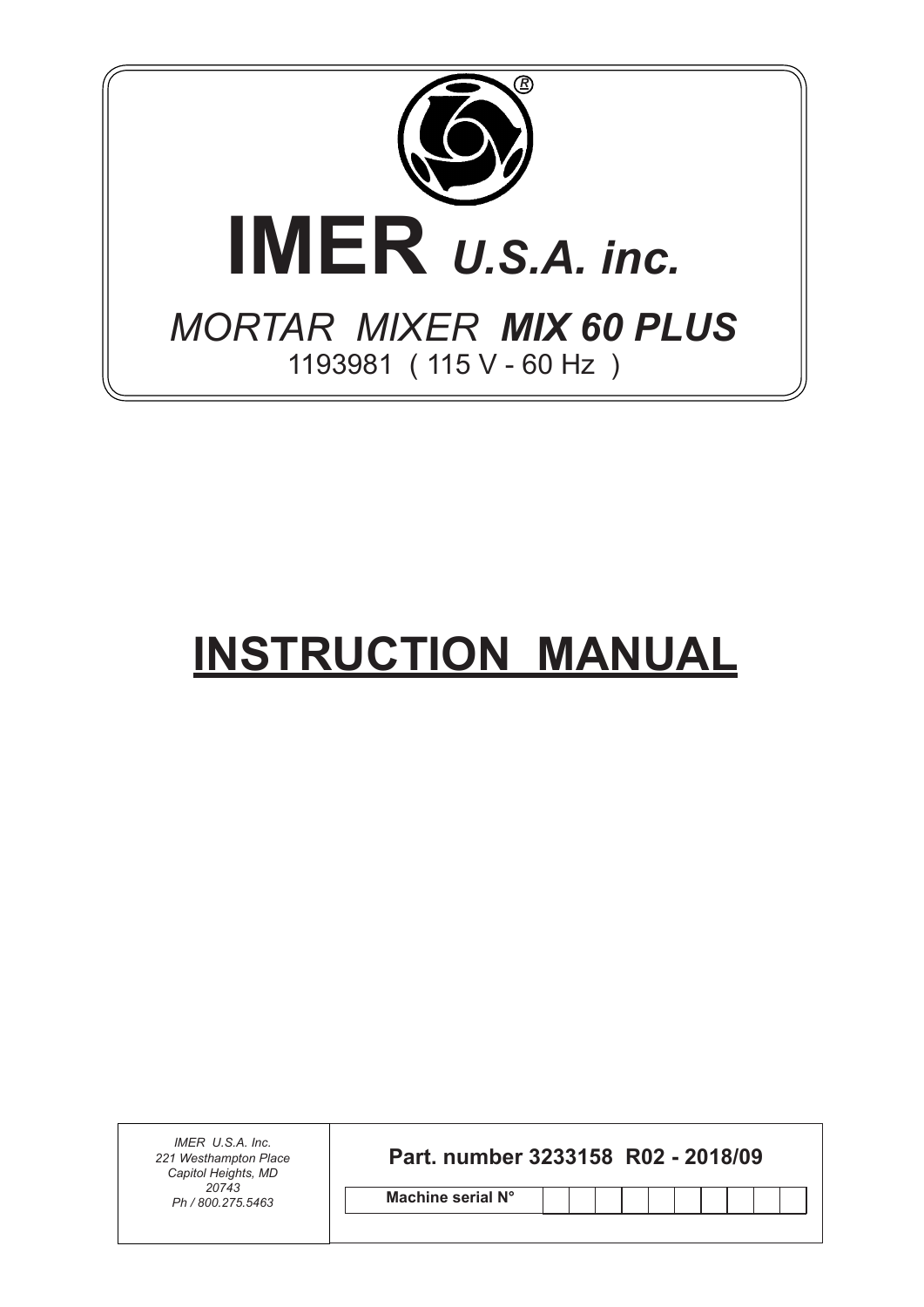



*Thank you for purchasing a mortar mixer MIX 60 PLUS from an IMER U.S.A. dealer. Your decision is an intelligent one. No other mixer in the world today offers the features and value of the MIX 60 PLUS.*

- \* After the initial set-up the Mixer can be knocked down or reassembled in just minutes.
- \* Direct drive of the paddle, efficient and safe.
- \* Compact, the clever design allows the *MIX 60 PLUS* to fit into the trunk or hatchback area of almost all cars and trucks.
- \* Finish, the high quality of paint and construction components ensure a piece of equipment that you will be proud to own for years.

*At IMER U.S.A. we continually search for ways to better serve our customers. Should you have an idea or thought to share with us regarding this Product we would appreciate hearing from you. Our motto is "Tools and Services for the 21st Century". We look forward to delivering the goods.*

*Thank you again for your purchase,*

*Mace T. Coleman, Jr. President, IMER U.S.A. Inc.*

*221 Westhampton Place Capitol Heights, MD 20743*

*Ph / 800.275.5463*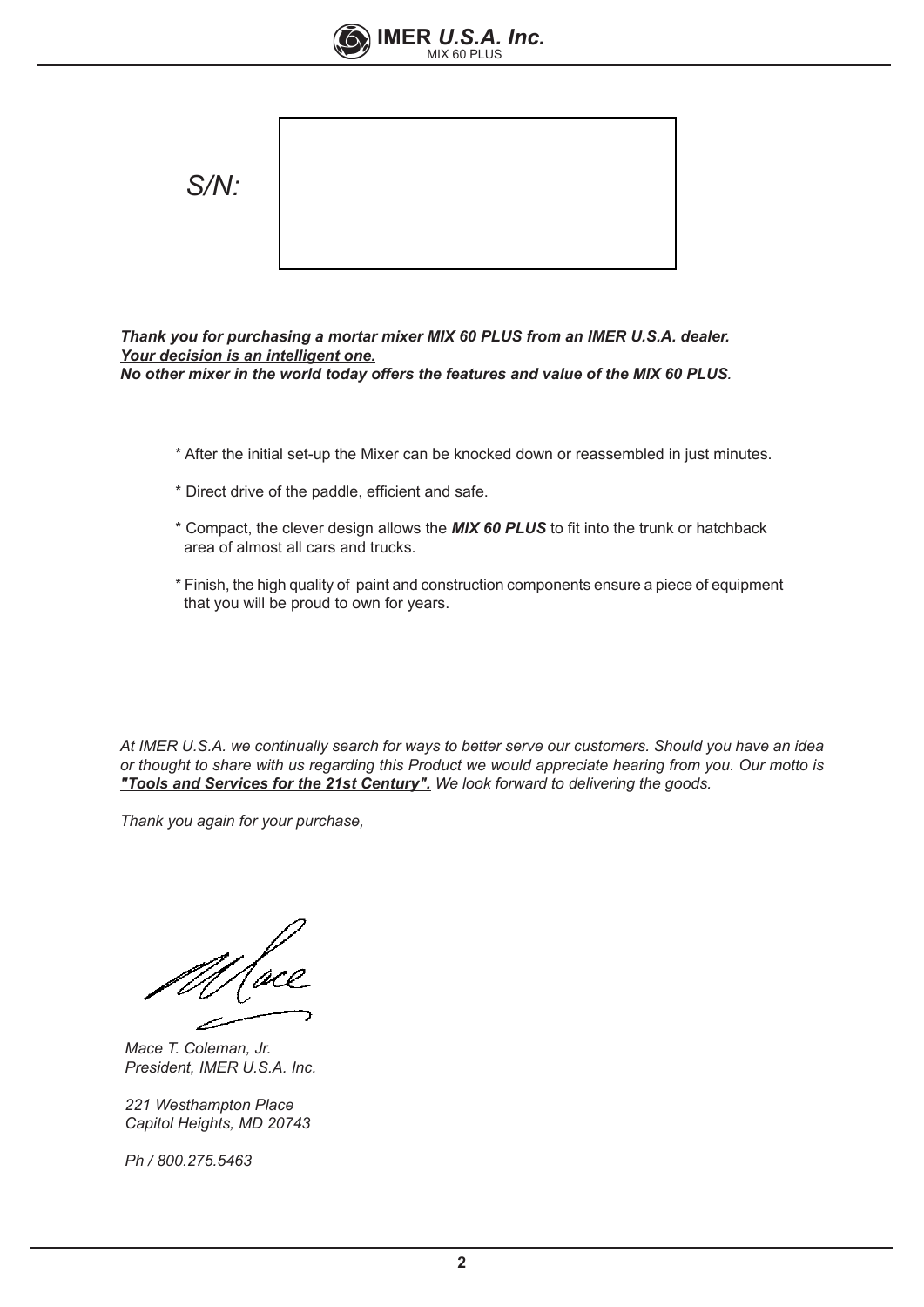

# **TABLE OF CONTENTS**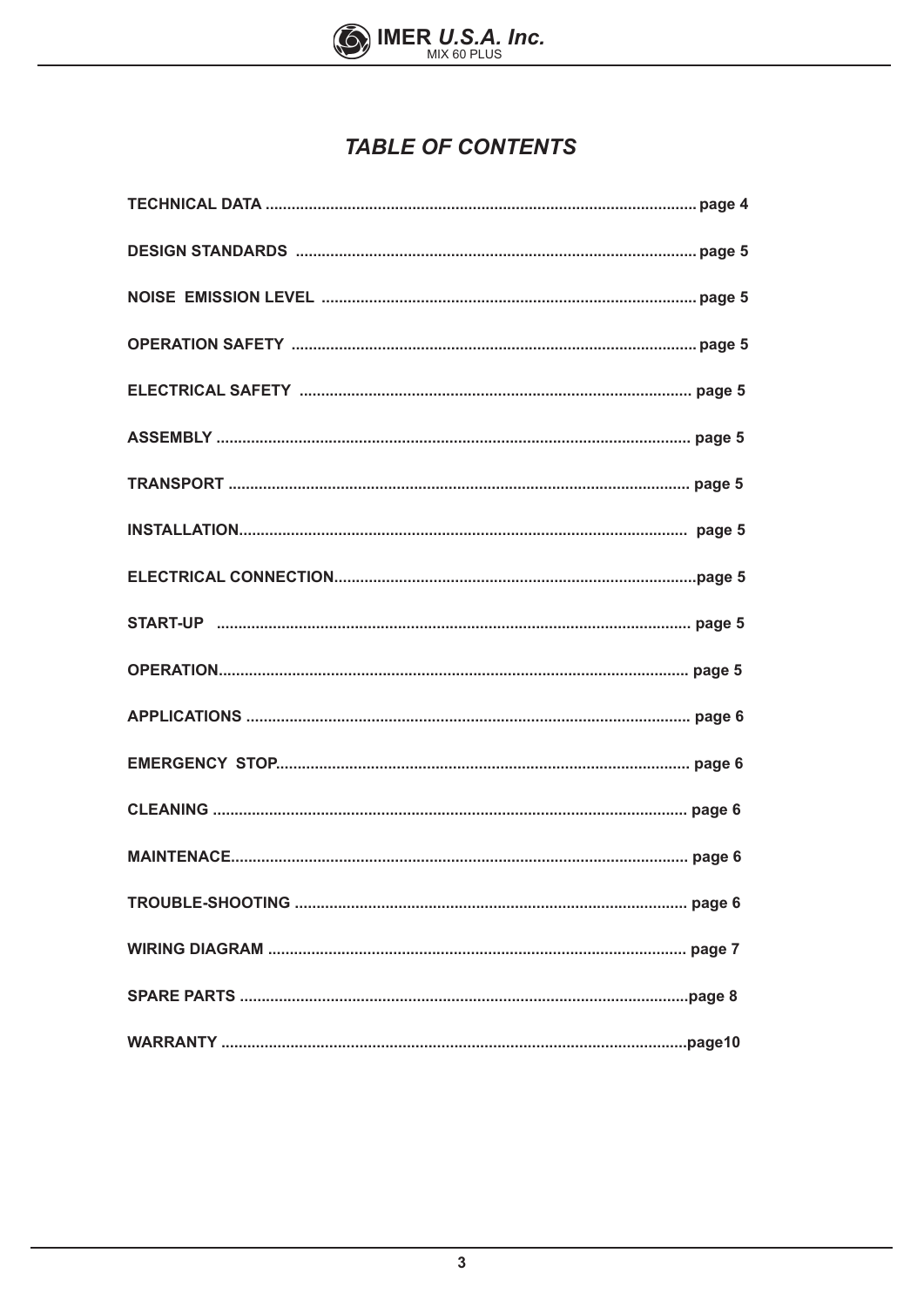

# **TECHNICAL DATA**



| 1              | <b>HANDLE</b>          |
|----------------|------------------------|
| 2              | <b>SAFETY GRID</b>     |
| 3              | <b>FRAME</b>           |
| 4              | REDUCTION UNIT SUPPORT |
| 5              | <b>BLADE ASSEMBLY</b>  |
| 6              | <b>TANK HOUSING</b>    |
| $\overline{7}$ | GEARMOTOR              |
| 8              | <b>LEGS</b>            |
| 9              | <b>TANK</b>            |
| 10             | LIMIT SWITCH           |
| 11             | DATA PLATE             |
| 12             | <b>TANK BRACKET</b>    |
| 13             | WHEEL                  |
| 14             | ELECTRICAL PANEL       |

| TECHNICAL SPECIFICATIONS    |                             |                               |
|-----------------------------|-----------------------------|-------------------------------|
| Drum capacity               | gal (liter)                 | 15 (56)                       |
| Drum diameter               | in $(mm)$                   | 22.8" (580)                   |
| Paddle rpm                  | <b>RPM</b>                  | 55                            |
| Machine weight              | $\mathsf{Ibs}(\mathsf{Kg})$ | 67 (30)                       |
| Machine weight with packing | lbs (Kg)                    | 71 (32)                       |
| Packing dimensions          | in $(mm)$                   | 24.4x23x17.9<br>(620x585x455) |
| Wheel dimensions            | in (mm)                     | $Ø$ 3.9x0.8<br>(Ø100x20       |
| Motor rating                | $HP$ (Kw)                   | 0.75(0.55)                    |
| Paddle rotation direction   |                             | clockwise                     |
| Absorbed current            | A                           | 7                             |
| Voltage                     | <b>Volt</b>                 | 115                           |
| Frequency                   | Hz                          | 60                            |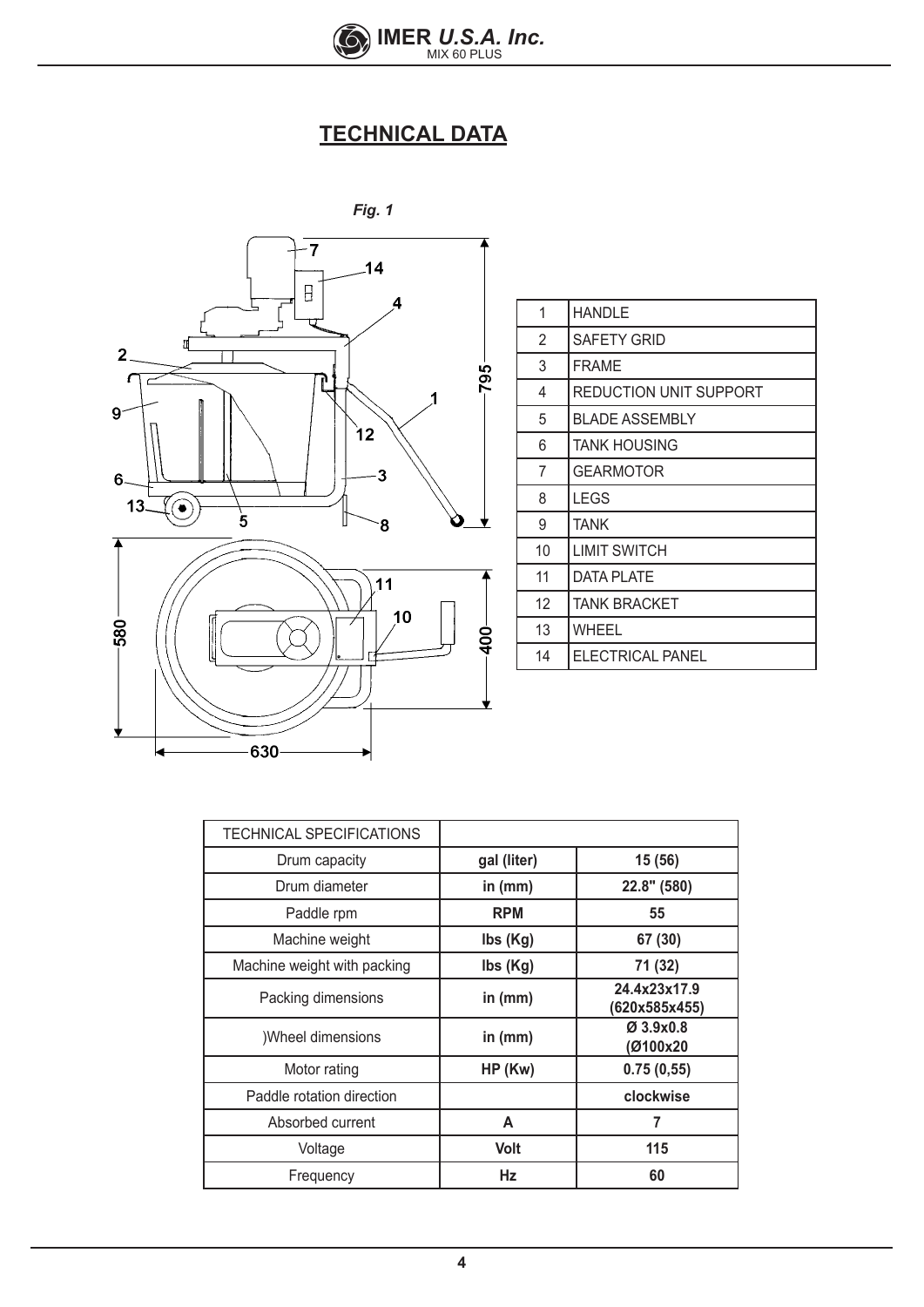

#### *Dear Customer,*

*Congratulations on your choice of purchase: IMER mixers are universal machines for MIX series: the MIX series mixers are ideal for mixing dry or wet fine particle material (gypsum, cement, ceramic tile adhesives, plaster, epoxy resin or proprietary mixed products).* 

## *WORKING IN SAFETY*

## *To work in complete safety, read the following instructions carefully.*

- This OPERATION AND MAINTENANCE manual must be kept on site by the person in charge, e.g. the SITE FOREMAN, and must always be available for consultation.

- The manual is to be considered integral part of the machine and must be kept for future reference until the machine is disposed of. If the manual is damaged or lost, a replacement may be requested from the saw manufacturer.

- The manual contains important information regarding site preparation, machine use, maintenance procedures, and requests for spare parts. Nevertheless, the installer and the operator must both have adequate experience and knowledge of the machine prior to use.

- To guarantee complete safety of the operator, safe operation and long life of equipment, follow the instructions in this manual carefully, and observe all safety standards currently in force for the prevention of accidents at work (use of safety footwear and gloves in accordance with S.I. N°3073 of 30/11/92).

*Pay special attention to warnings bearing the following symbol:*

# *- MAKE SURE THAT SIGNS ARE LEGIBLE.*

 *- It is strictly forbidden to carry out any form of modification to the steel structure or working parts of the machine.*

IMER INTERNATIONAL declines all responsibility for noncompliance with laws and standards governing the use of this equipment, in particular; improper use, defective power supply, lack of maintenance, unauthorised modifications, and partial or total failure to observe the instructions contained in this manual.

## *1. DESIGN STANDARDS*

The MIX 60 mixer has been designed and constructed in accordance with the following standards:I.E.C.34.4; EN 60204-1; EN 392 (91/368 CEE).

## *2. NOISE EMISSION LEVEL*

Operator exposure to sound emission levels: the MIX 60 PLUS mixer noise level during operation is measured at 65 dB(A).

## *3. OPERATION SAFETY*

- The Imer MIX 60 PLUS cement mixer may only be used when fitted with all required safety devices which must be in perfect working condition

- Keep well clear of the mixing tank during operation.

- Never connect MIX 60 PLUS to defective power lines.

- Make electrical connections on the construction site where they will not be subject to damage.

- Lay power cables where they are not subject to risk of damage or penetration of water into connectors. Only use connectors electrically protected against water sprays.

- Never connect the mixer to makeshift mains connections. If necessary, consult qualified personnel.

- Repairs to electrical installations must only be carried out by qualified technicians. Do not operate the mixer during maintenance or repairs.

- Observe all accident prevention and safety standards in the work area.

## *4. ELECTRICAL SAFETY*

The IMER MIX 60 PLUS is designed in compliance with EN 60204-1 standards and features water spray protection (IP54) and overload protection.

The mixer is also fitted with a safety system comprising a limit switch which shuts off machine operation whenever the reduction unit support is lifted.

To reset, press the green pushbutton located in the electrical cabinet.

# *5. ASSEMBLY*

- Position the frame and handle as shown in fig.2.

- Insert the link pin and the cotter pin and tighten.

- Insert the tank in the circular housing, ensuring that the four handles fit onto the steel brackets. to prevent tank rotation during operation.

- Fit the safety grid, blade cover and screw the blade fully down (fig.3).

# *6. TRANSPORT*

# *- Warning: Always unplug the mixer from the power supply before handling.*

- MIX 60 PLUS is easily transported; use the handle indicated in fig.4 for manual transport of the mixer.

*- Never use the power cable to pull the machine.*

 $\sqrt{2}$  - Never pull the power cable to unplug the machine.

# *7. INSTALLATION*

- Remove the machine from the packaging.

- Install the mixer on level and solid ground

*- Do not tilt the mixer during operation.*

- When transporting the machine ensure that there are no obstacles which may impair stability.

# *8. ELECTRICAL CONNECTION*

*- Ensure that mains voltage and cable sizes correspond to specifications.*

- MIX 60 PLUS is fitted with an ac motor which must be connected to a 115 V power supply with a cable fitted with suitable wearresistant, anti-crushing and weatherproof sheathing.

Cable length must not exceed 50 yards.

 *- MIX 60 PLUS must only be used when fitted with all required safety devices, which must be in perfect working condition.*

 $\overline{\mathbb{A}}$  - Lay power cables where they are not subject to risk of *damage or penetration of water into the connectors.*

 $\sqrt{2}$  *- Only use connectors electrically protected against water sprays. Do not stand the machine on the power cable.*

 *- Never use the mixer with a makeshift power connection.* 

 $\sqrt{2}$  *-The electrical connection must be carried out by a qualified technician.*

- Ensure that the cable is securely clamped inside the plug and socket.

# *- Observe all accident prevention and safety standards in the work area.*

- During mixer operation, do not insert tools or other objects in the tank to avoid damage to the mixer or operator safety hazard.

# *9. START-UP*

Press the green botton to start the mixer.

If the mixer blades do not rotate the overload cutout switch trips to shut down the machine. Press "ON" to resume operation.

# *10. OPERATION*

# *- Ensure that the power cable is fitted with a residual current circuit breaker upline of the machine.*

- Make sure that all other persons keep clear of the mixer during operation.

- Do not use the mixer in areas subject to the risk of fire.
- Switch the mixer off before leaving it unattended.

- Make sure that the mixer is completely immobile before handling or installation.

- Make sure that the mains voltage corresponds with the indications on the mixer data plate.

 *- Make sure that the mixer blades rotate clockwise.*

A - Make sure that no clothing comes into contact with *mixing blades.*

 $\sqrt{2}$  - Warning: Never start the mixer without the safety grid *fitted; the cover is a safety device and must be fitted to avoid direct contact with the mixer blades.*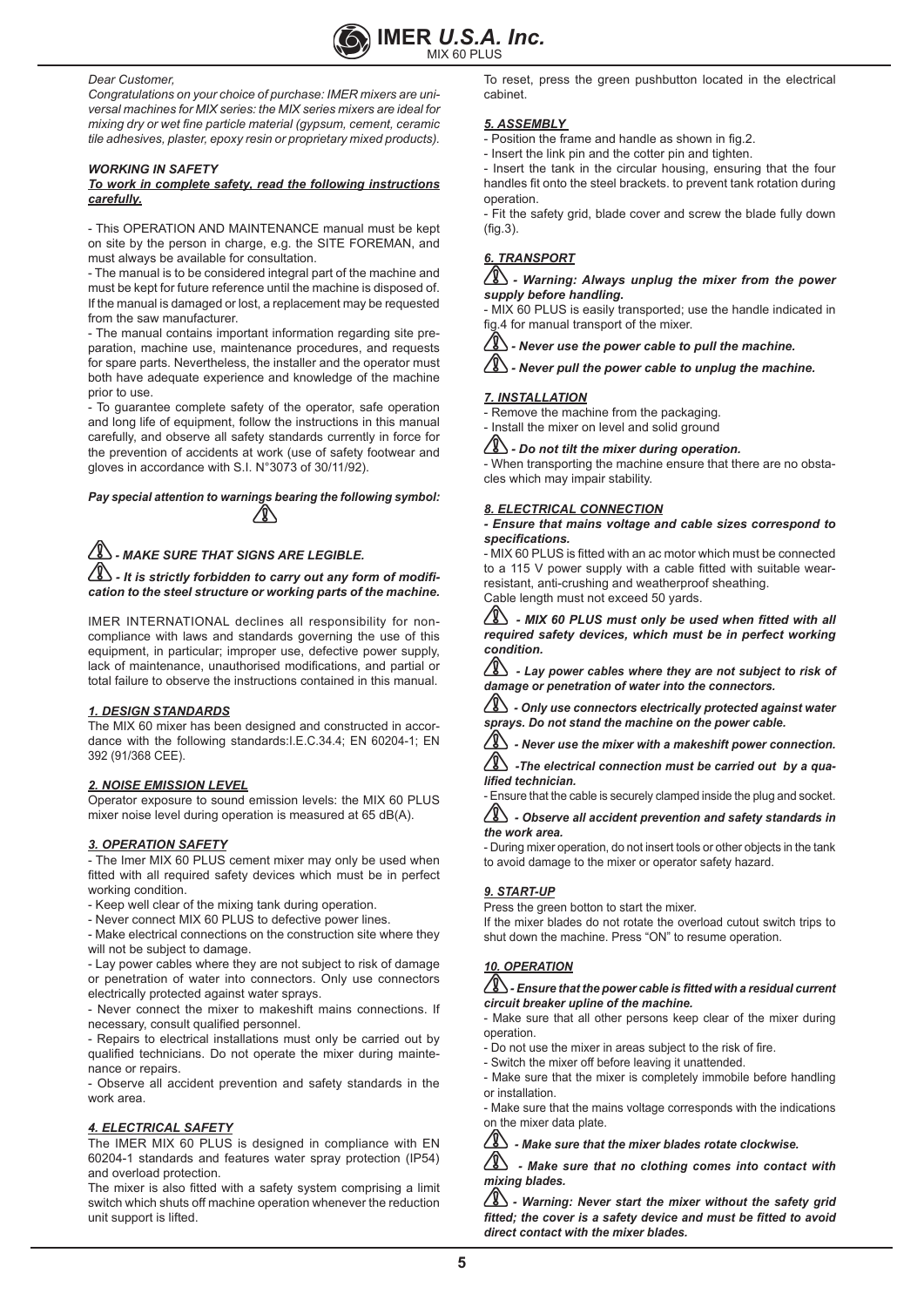

# *11. APPLICATIONS*

# *11.1. ADHESIVES FOR CERAMIC TILES, FLOORING AND WALL CLADDING*

Pour in the quantity of water as required for the relative product, considering that the maximum mixer capacity 100 lbs of adhesive. Start the machine and during operation, pour the powder directly over the plastic cover to obtain a smooth mixture.

 $\langle\!\!\langle \mathbf{1}\rangle\!\!\rangle$  - Warning: when mixing large quantities, pour the product *into the tank gradually.*

*11.1. PAINT*

Pour in the required amount of paint and water.

 $\sqrt{2}$  - The use of acid, solvents, and other aggressive chemical *products is strictly prohibited.*

#### *11.1. CEMENT*

Mix 60 can also mix mortar, cement, or lime provided that a fine particle size is used.

 $\langle\!\!\!\langle\Delta\rangle\!\!\!\rangle$  - Warning: Avoid excessive stiffening of the mixture due to *the addition of too much cement, lime or other water absorbing products.*

## *12. EMERGENCY STOP*

 *- In an emergency, press the green pushbutton and unplug the mixer.*

 $\sqrt{2}$  - The electric motor is protected from thermal overload; if *the motor overheats the mixer is shut down automatically. Allow the motor to cool before resuming operation.*

#### *13. CLEANING*

After each work shift and before prolonged periods of disuse, clean the tank interior and exterior thoroughly.

 *- Always unplug the mixer from the mains before cleaning (also when using brushes, cloths or scrapers etc.).*

 $\sqrt{2}$  - Never operate the mixer during cleaning operations. - When using water jets for cleaning, never direct the water at the mixer drive unit.

# *14. MAINTENANCE*

 $\langle\!\hat{\mathbb{Z}}\!\rangle$  - Warning: Always switch off the mixer and unplug from the *power supply before carrying out maintenance.*

- Repairs to the electrical installation must be carried out exclusively by qualified personnel. Replacement parts must be original IMER spare parts and must not be modified in any way.

The IMER MIX 60 PLUS is designed for minimum maintenance requirements. However, we recommend changing the reduction unit oil after 3000 hours continuous duty with SAE 40 oil.

Check that the socket/plug contacts are clean. If oxidised, clean immediately.

 *- Used oil is considered a special waste product and must be disposed of in accordance with the law.*

# *- Always ensure that signs and warning notices on the machine are clearly legible.*

For any problem, see your dealer or call IMER U.S.A. @ 800.275.5463.

## *15. TROUBLE-SHOOTING*

| <b>PROBLEM</b>                                               | <b>CAUSE</b>                                                         | <b>REMEDY</b>                                                                                                                              |
|--------------------------------------------------------------|----------------------------------------------------------------------|--------------------------------------------------------------------------------------------------------------------------------------------|
|                                                              | No power on power cable                                              | Check power cables                                                                                                                         |
|                                                              | Plug not inserted correctly<br>in socket                             | Ensure correct connection                                                                                                                  |
|                                                              | Faulty power cable to<br>electrical panel                            | Change power cable                                                                                                                         |
| The motor does not                                           | Loose wire in electrical<br>panel                                    | Reconnect wire                                                                                                                             |
| start when switched<br>nn                                    | Loose wire in motor<br>terminal board                                | Reconnect wire                                                                                                                             |
|                                                              | Faulty main switch                                                   | Replace switch                                                                                                                             |
|                                                              | Residual current circuit<br>breaker tripped                          | Reset switch. If it does not<br>reset, refer to a qualified<br>electrician to check the<br>electrical system to ensure<br>complete safety. |
| The motor does not<br>stop when the safety<br>grid is lifted | Faulty limit switch                                                  | Replace limit switch                                                                                                                       |
| Motor starts with<br>difficulty                              | Mixture is too stiff                                                 | Reduce mixture quantity or<br>dilute and try again.                                                                                        |
| Should the problem<br>persist                                | Contact IMER Technical Service @ 800.275.5463 or<br>your IMER Dealer |                                                                                                                                            |

# *16. SILICA DUST WARNING*

Grinding/cutting/drilling of masonry, concrete, metal and other materials with silica in their composition my give off dut or mists cintainig crystalline silica. Silica is a basic component of sand, quartz, brick clay, granite and numerous other minerals and rocks. Repeated and/or substantial inhalation of airborne crystalline silica can cause serious or fatal respiratory diseases, including silicosis. In addition, California and some other authorities have listed respirable crystallinesilica as a substance known to cause cancer. Whwn cutting such materials, always follow respiratory precautions.

Use appropriate NIOSH-approved respiratory protection where dust hazard may occur. Paper masks or surgical masks without a NIOSH approval number are not recommended because they do little to protect the worker. For more information about respirator programs, including what respirators have received NIOSH approval as safe and effective, please visit the NIOSH website at: http://www.cdc.gov/niosh/topics/respirators

Observe OSHA regulations for respirator use (29 C:F.R. § 1910.134). Visit http://www.osha.gov for more information.

#### *California proposition 65 message*

Some dust created by power sanding, sawing, grinding, drilling, and other construction activities contain chemicals know (to the State of California) to cause cancer, birth defects or other reproductive harm. Some examples of these chemicals are:

-Lead, from lead-based paints -Crystalline silica, from bricks and cement and other masonry products -Arsenic and chromium, from chemically treated lumber

For further information , consult the following sources: http://www.osha.gov/dsg/topics/silicacrystalline/index.html http://www.cdc.gov/niosh/docs/96-112/ http://oehha.ca.gov/prop65/law/P65law72003.html http://www.dir.ca.gov/Title8/sub4.html http://www.P65warnings.ca.gov

Your risk from these exposures varies depending on how often you do this typer of work. To reduce your exposure to these chemicals, work in a well-ventilated area, and work with approved safety equipment, such as dust masks that are specially designed to filter out microscopic particles. Where use of a dust extraction device is possible, it should be used. To achieve a high level oof dust collection, use an industrial HEPA vacuum cleaner. Observe OSHA 29 CFR part 1926.57 and 1926.103.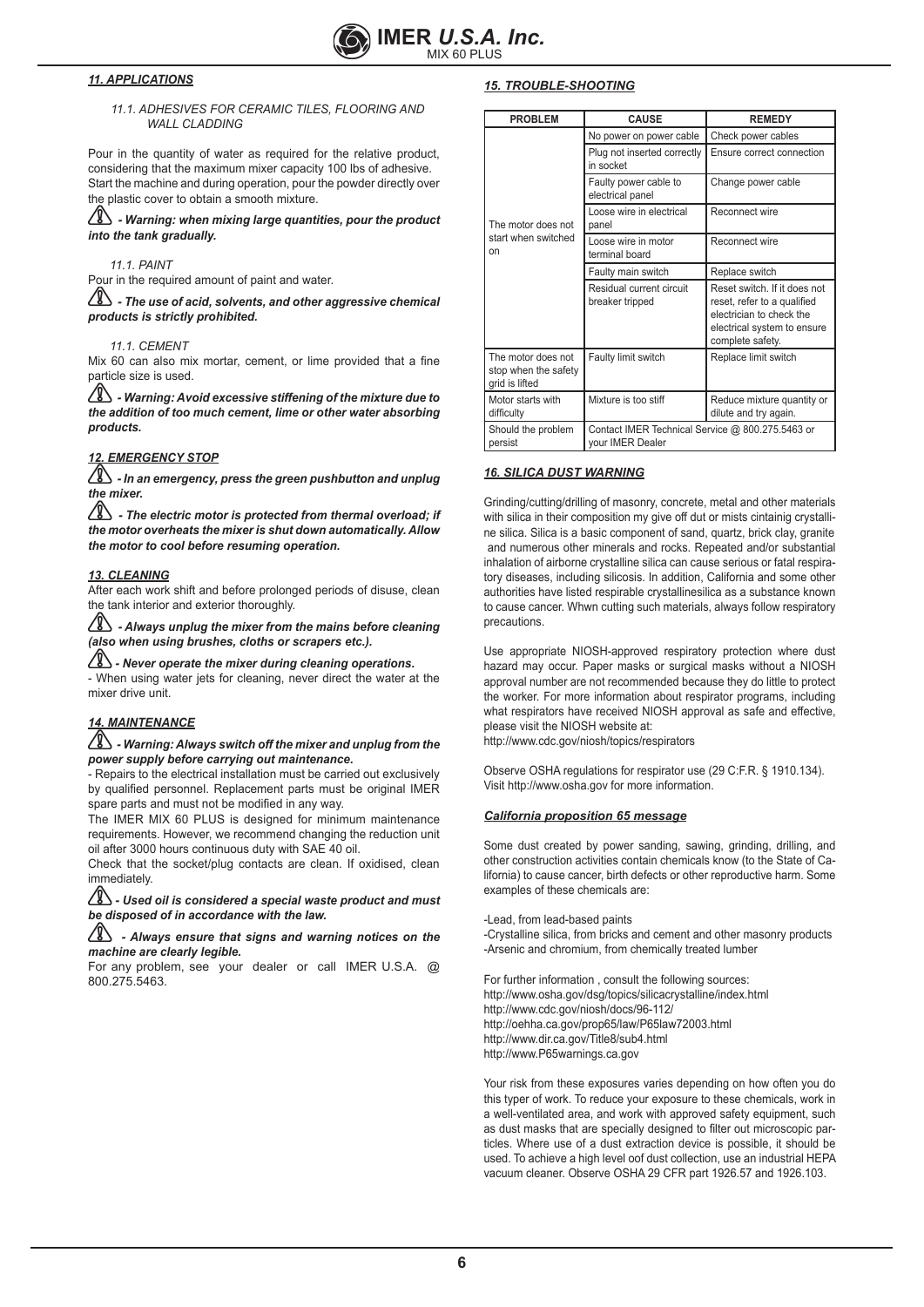

# *WIRING DIAGRAM*



AA MOTOR START-UP WINDING

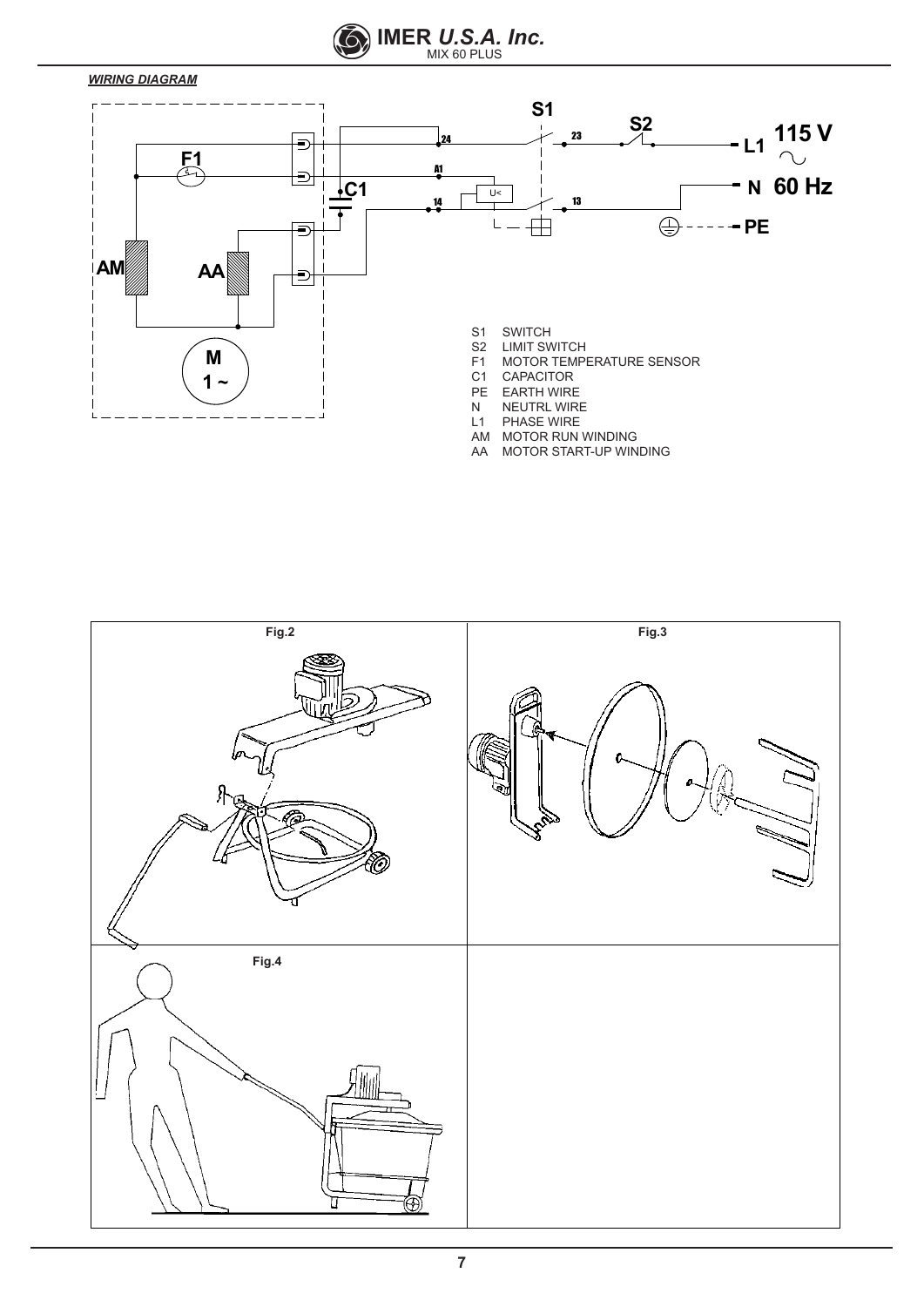

# **SPARE PARTS**

*All orders for spare parts must include the following:*

*1) Type of machine. (Example: MIX 60 PLUS mixer)*

*2) Part number and drawing references of each part, see the parts list.*

*3) Serial number and year of manufacture recorded on the machine's identification plate.*

|                |         | DIAGRAM #1 GEARMOTOR ASSEMBLY COD. 3233150 |                |
|----------------|---------|--------------------------------------------|----------------|
| RIF.           | P.n.    | <b>Description</b>                         | <b>Note</b>    |
| $\mathbf{1}$   | 3233104 | <b>GEARBOX CASE-HALF</b>                   |                |
| $\overline{2}$ | 2204420 | <b>BEARING</b>                             | 6201           |
| 3              | 3233054 | <b>PINION GEAR</b>                         |                |
| 4              | 3233061 | <b>GEAR</b>                                |                |
| 5              | 2204550 | <b>BEARING</b>                             | 6205           |
| 6              | 3233056 | <b>MAIN SHAFT</b>                          |                |
| $\overline{7}$ | 3233053 | <b>GEAR</b>                                |                |
| 8              | 2204504 | <b>BEARING</b>                             | 6008           |
| 9              | 2207405 | <b>OIL SEAL</b>                            | 55X40X10       |
| 10             | 3210482 | <b>GEARBOX GASKET</b>                      |                |
| 11             | 3210485 | <b>GEARBOX CASE-HALF</b>                   |                |
| 12             | 3210955 | PLUG WITH CABLE                            |                |
| 13             | 2229500 | <b>KEY</b>                                 | 8X7X15         |
| 14             | 2229249 | <b>KEY</b>                                 | 5X5X12         |
| 15             | 2228819 | PIN                                        | Ø6X12          |
| 16             | 2222012 | <b>BOLT</b>                                | <b>M6X60</b>   |
| 17             | 2222010 | <b>BOLT</b>                                | M6X25          |
| 18             | 2224530 | <b>WASHER</b>                              | Ø6             |
| 19             | 2223260 | <b>NUT</b>                                 | M <sub>6</sub> |
| 20             | 3209214 | <b>GASKET</b>                              |                |
| 21             | 3200005 | <b>LIMIT SWITCH</b>                        |                |
| 22             | 3210904 | <b>FAN</b>                                 |                |
| 23             | 3233097 | <b>FAN COVER</b>                           |                |
| 24             | 3209337 | <b>SWITCH</b>                              |                |
| 25             | 3233059 | <b>OIL SEAL</b>                            | 15x32x7        |
| 26             | 3208982 | <b>BEARING</b>                             | 6202           |
| 27             | 3210923 | <b>CAPACITOR</b>                           | MF. 50 250V    |
| 28             | 3233156 | <b>ELECTRIC PANEL</b>                      |                |
| 29             | 3233056 | <b>ELECTRICAL BOX</b>                      |                |
| 30             | 3233155 | <b>MOTOR+GEARBOX CASE-HALF</b>             | 115V/60Hz      |
| 31             | 3209340 | <b>PROTECTION COVER</b>                    |                |

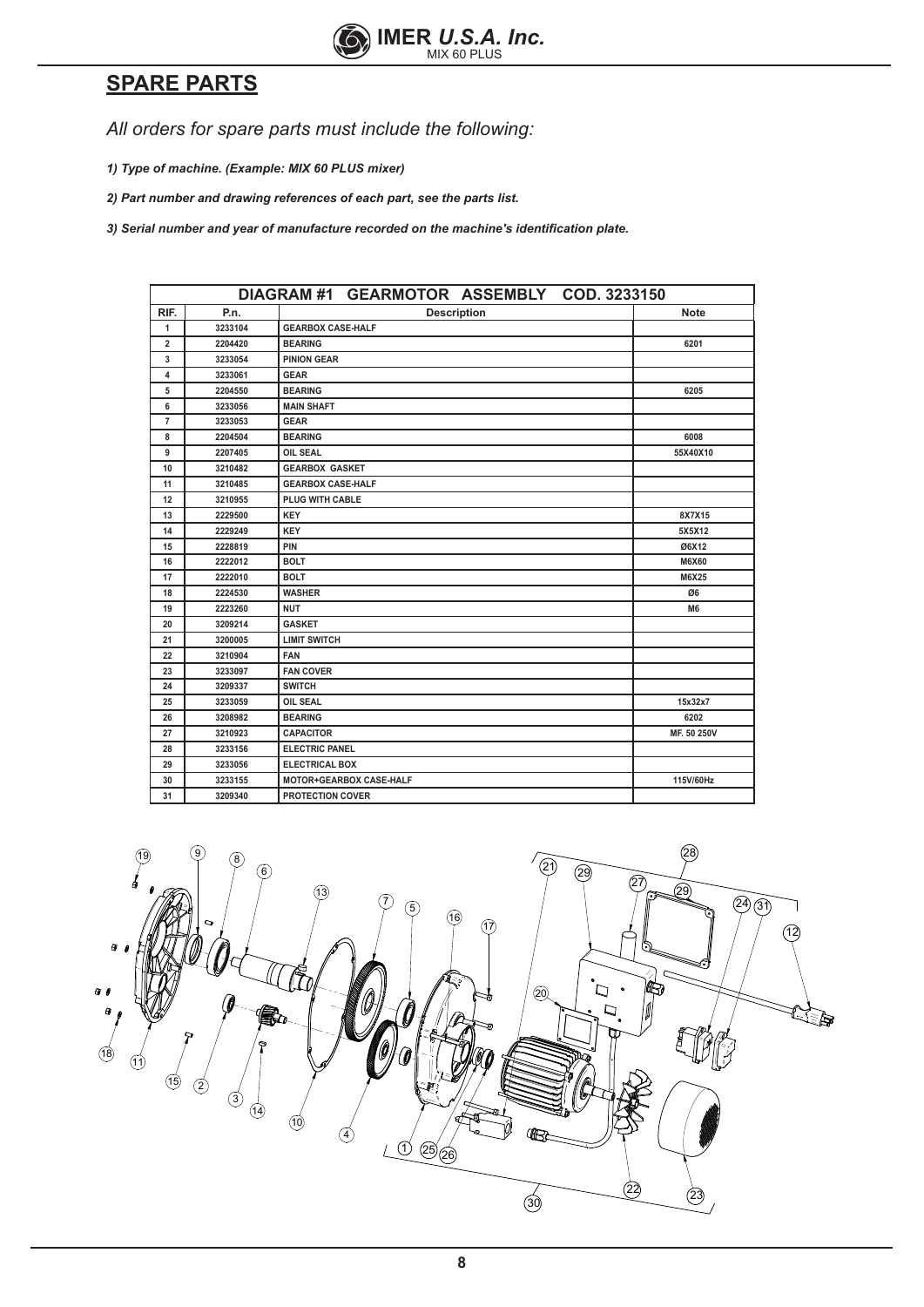

| <b>DIAGRAM #2 MORTAR MIXER</b> |         |                         |  |                 |
|--------------------------------|---------|-------------------------|--|-----------------|
| RIF.                           | P.n.    | <b>Description</b>      |  | <b>Note</b>     |
| 1                              | 3205592 | <b>HANDLE</b>           |  |                 |
| $\overline{2}$                 | 3205607 | <b>COVER</b>            |  |                 |
| 3                              | 3206584 | <b>FRAME</b>            |  |                 |
| 4                              | 3233048 | <b>SUPPORT</b>          |  |                 |
| 5                              | 3205587 | <b>COMPLETE PADDLE</b>  |  |                 |
| 6                              | 3205257 | <b>WHEEL</b>            |  |                 |
| 8                              | 3205623 | PIN                     |  |                 |
| 9                              | 3210432 | <b>TANK</b>             |  |                 |
| 10                             | 3233150 | <b>GEARMOTOR</b>        |  |                 |
| 11                             | 3205926 | <b>PLUG</b>             |  |                 |
| 12                             | 2226703 | <b>SPLIT PIN</b>        |  |                 |
| 13                             | 3205611 | <b>STEEL DISK</b>       |  |                 |
| 14                             | 2222154 | <b>BOLT</b>             |  | M10X120         |
| 15                             | 2223920 | <b>SELF LOCKING NUT</b> |  | M10             |
| 16                             | 2223705 | <b>NUT</b>              |  | M <sub>12</sub> |
| 18                             | 3206079 | <b>HANDLE</b>           |  |                 |
| 19                             | 2222083 | <b>BOLT</b>             |  | M12X70Z         |
| 20                             | 2224950 | <b>WASHER</b>           |  | Ø4              |
| 21                             | 2223500 | <b>NUT</b>              |  | M4              |
| 24                             | 2223924 | <b>NUT</b>              |  | A <sub>6</sub>  |
| 27                             | 2224535 | <b>WASHER</b>           |  |                 |
| 28                             | 3204186 | <b>SCREW</b>            |  | M4X40           |